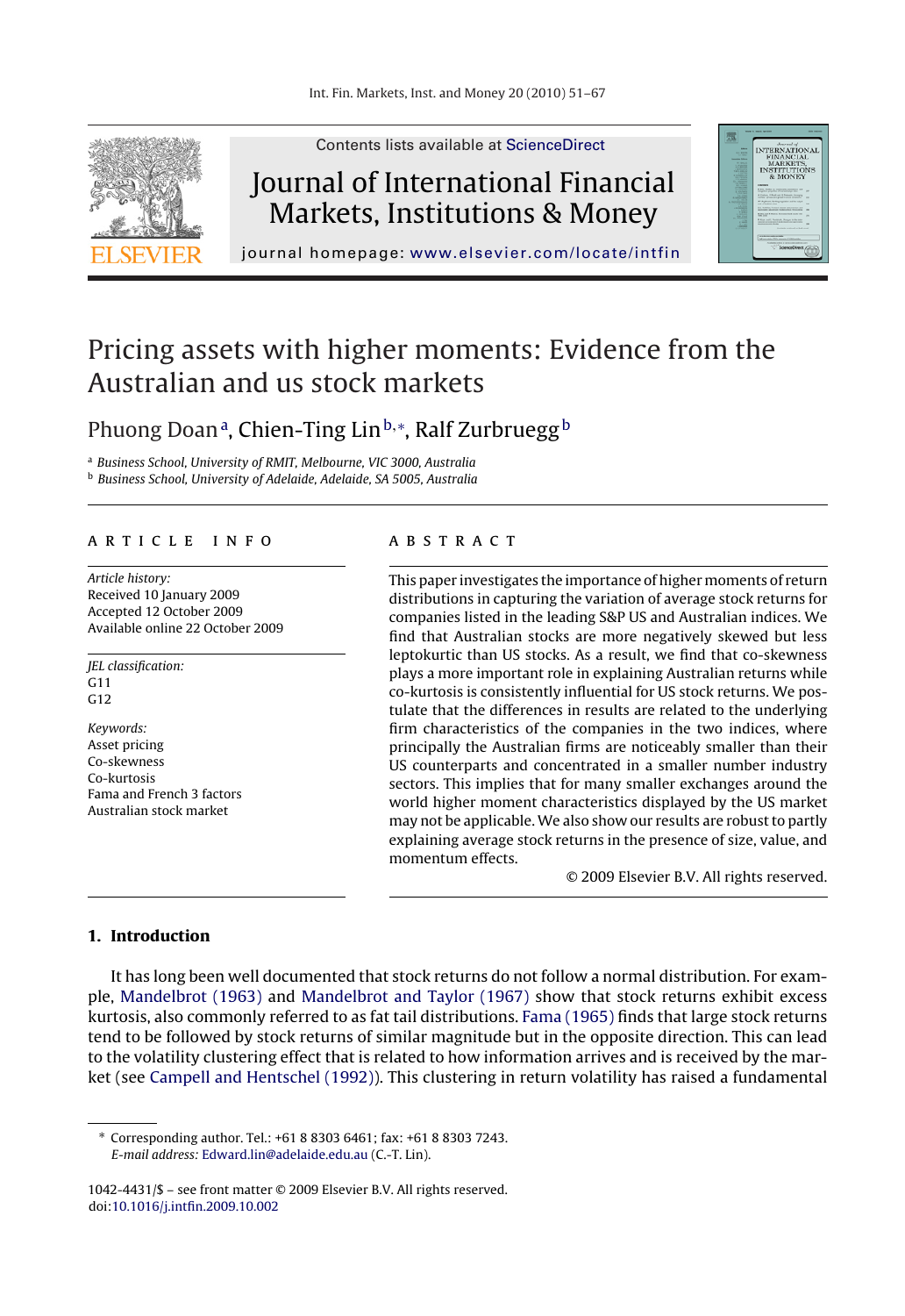question on whether a mean and variance asset pricing model using only the first two moments of the return distribution is adequate in capturing variation in average stock returns. Subsequent voluminous empirical tests on [Sharpe's CAPM \(1964\)](#page--1-0) have largely rejected the validity of the model which assumes that an investor's utility function is quadratic and that the co-movement with the market return is the only important factor in pricing stocks (see [Campbell et al. \(1995\)](#page--1-0) for a comprehensive review).

Given that the empirical stock return distribution is observed to be asymmetric and leptokurtic, a natural extension of the elegant but oversimplified two-moment asset pricing model is to incorporate the co-skewness (third moment) and co-kurtosis (fourth moment) factors. An investor whose utility is non-quadratic and is described by non-increasing absolute risk aversion may prefer positive skewness and less kurtosis in the return distribution. Stocks of negative co-skewness and of larger co-kurtosis with the market should therefore be related to higher risk premia. Therefore, movement of higher co-moments unfavourable to the investors' risk preferences requires compensation in the form of additional returns. This particular approach of characterizing stock pricing behaviour not only can be intuitively appealing but may also improve the explanatory power of a model on the expected stock returns.

In this paper, we examine the importance of co-skewness and co-kurtosis for average stock returns, along with the well documented [Fama and French \(1993\)](#page--1-0) 3 common risk factors (namely firm size, book-to-market equity (BV/MV), and market returns) and the [Jegadeesh and Titman \(1993\)](#page--1-0) momentum effect. In particular, we test the presence of higher co-moment effects in the Australian stock market and compare them with those in the US market. Our interest in the behaviour of Australian stocks rests with the glaring absence of any direct studies on the pricing of higher co-moments in the current Australian literature despite some evidence of skewness and kurtosis in the stock return distribution. For instance, [Beedles \(1986\)](#page--1-0) and [Alles and Spowart \(1995\)](#page--1-0) find that Australian stocks exhibit significant skewness. Furthermore, [Bird and Gallagher \(2002\)](#page--1-0) and [Brands and Gallagher \(2004\)](#page--1-0) document that Australian mutual funds are characterized by a leptokurtic distribution. In particular, they noticed that portfolio returns of larger funds had more negative skewness and larger kurtosis relative to smaller mutual funds. Although they suggest that the non-normal distribution may have implications for diversification benefits, they did not pursue the analysis to directly measure this through these higher moments.

Even for studies on the US, direct examination of higher moments is usually quite limited, and approaches to examining it can be varied. [Fang and Lai \(1997\)](#page--1-0) examine the importance of co-skewness and co-kurtosis within the four-moment CAPM framework. [Dittmar \(2002\)](#page--1-0) tests the four moment factors with non-linear pricing kernels to improve the pricing kernel's ability to describe the crosssection of returns. His methodology is linked to the nonparametric models of [Bansal and Viswanathan](#page--1-0) [\(1993\)](#page--1-0) and [Chapman \(1997\)](#page--1-0) in which the pricing kernel is non-linear in the market return. On the other hand, [Kan and Zhou \(2003\)](#page--1-0) and [Ando and Hodoshima \(2006\)](#page--1-0) examine the robustness of the asymptotic covariance matrix of least square errors (LSE) of alphas and betas in a linear asset pricing model when the joint distribution of the factors and error terms may not be normal or conditionally homoskedastic. In contrast, our approach is more consistent with the spirit of [Ross' APT \(1976\)](#page--1-0) or [Merton's ICAPM \(1973\)](#page--1-0) in which additional factors such as size, BV/MV, and momentum may also capture variation in average stock returns. Our approach can therefore be viewed as a more direct test on the presence of higher co-moments.

We draw a comparison of return behaviour between stocks listed as part of the Australian S&P ASX 300 index and the US S&P 500 to highlight the potential different roles that co-skewness and co-kurtosis perform in each market. Since an average Australian firm tends to be smaller and less volatile than in other developed markets, negative skewness could be more dominant than kurtosis in pricing stocks. On the other hand, an average US firm is larger but more volatile (also shown in the descriptive statistics in [Tables 1 and 2\)](#page--1-0) such that its variance risk or kurtosis could be a more influential factor. Despite this casual observation on the different stock market characteristics, no studies to our knowledge have addressed the potential differential pricing effect of co-skewness and co-kurtosis. Most studies, especially those in the US, rather focus simply on the skewness of the return distribution, when kurtosis could be equally or more important. Earlier works including [Arditti \(1967\),](#page--1-0) [Kraus and Litzenberger \(1976\),](#page--1-0) [Friend and Westerfield \(1980\),](#page--1-0) [Lim \(1989\),](#page--1-0) [Harvey and Siddique \(1999,](#page--1-0)